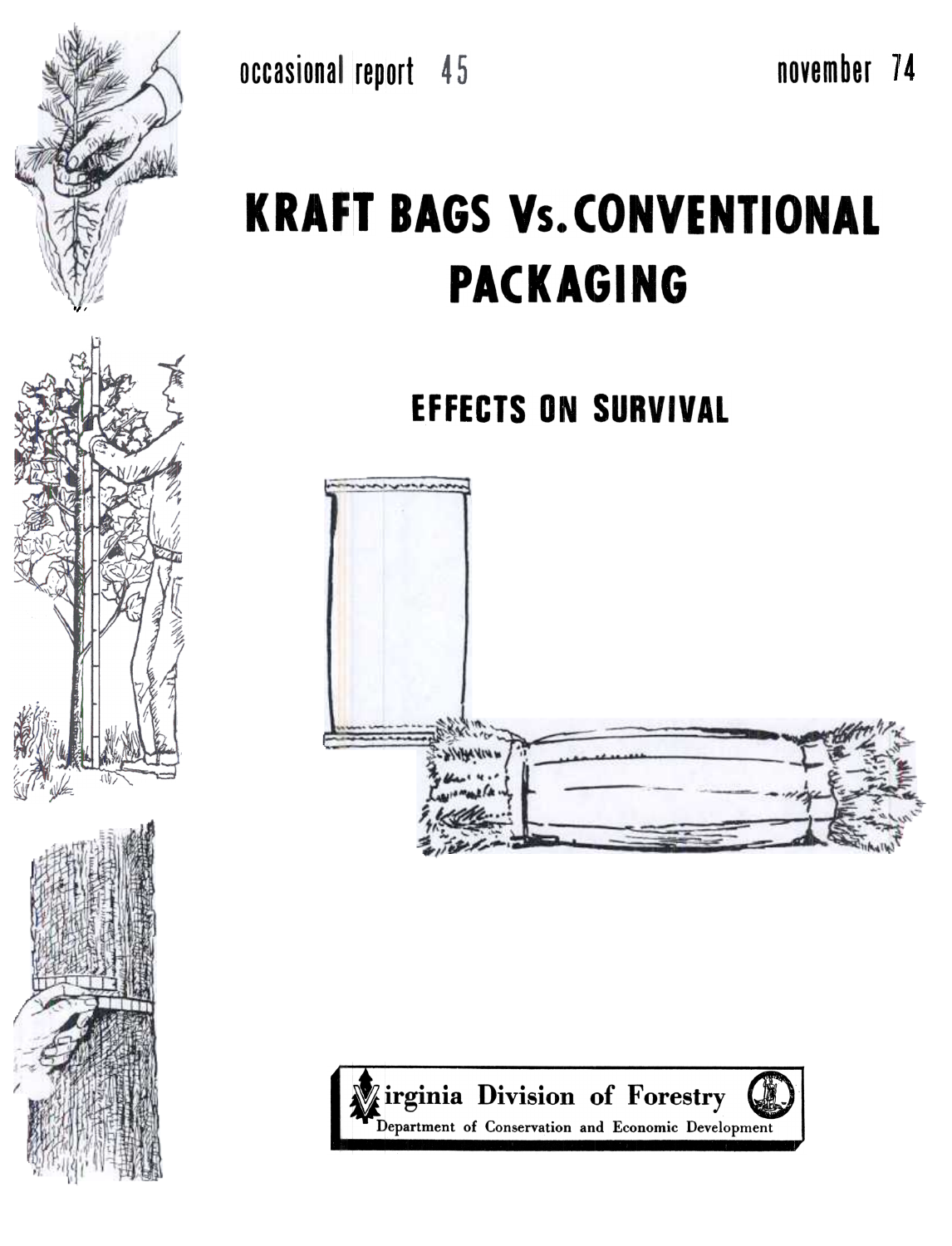# SURVIVAL OF LOBLOLLY PINE SEEDLINGS PACKED IN KRAFT PAPER BAGS COMPARED TO CONVENTIONAL PACKAGING

By: T. A. Dierauf and J. W. Garner

## ABSTRACT

This is a report on two separate studies installed in the Spring of 1970. The purpose of these studies was to compare survival of loblolly pine seedlings packed in kraft paper bags  $\frac{1}{2}$  with seedlings packed in conventional packages. $\stackrel{f}{\sim}$ 

In one study, seedlings were stored four weeks in an unheated garage and then half of the seedlings were stored an additional two weeks in an open shed before planting. Seedlings were lifted on two.different dates. Overall survival (averaging storage periods and lifting dates) of seedlings from conventional packages was 7 percentage points higher than seedlings from bags.

In the other study, unopened seedling packages and bags were exposed to the sun at the planting site for periods of  $0, 2, 4$  and 6 hours before planting. This was done on three different dates. Survival of seedlings from bags (averaging exposure periods) was 3 and 5 percentage points higher on two of the planting dates and three points lower on the third planting date.

#### SURVIVAL AFTER 4 and 6 WEEKS STORAGE

## Description of Study

Seedlings were lifted and packed on two different dates to give 8 treatments:

| Lifted | Packaging | Garage<br>Storage                       | Additional<br>Shed Storage | Planted |
|--------|-----------|-----------------------------------------|----------------------------|---------|
|        |           |                                         |                            |         |
|        | Bag       | 4 weeks                                 | 0                          | 3/1     |
|        | Bag       | Ħ<br>$\boldsymbol{4}$                   | 2 weeks                    | 3/15    |
|        | Package   | n<br>4                                  | 0                          | 3/1     |
|        | Package   | Ħ<br>4                                  | 2 weeks                    | 3/15    |
|        | Bag       | 4 weeks                                 | 0                          | 4/1     |
|        | Bag       | n<br>4                                  | 2 weeks                    | 4/15    |
|        | Package   | $^{\prime\prime}$<br>4                  | 0                          | 4/1     |
|        | Package   | $\boldsymbol{\eta}$<br>$\boldsymbol{4}$ | weeks<br>$\overline{2}$    | 4/15    |

- $1\!/$  Three ply, kraft paper seedling bags were used. Seedling roots were dipped in water before packing in bags, but no packing material was added
- 2/ Roots dipped in kaolin clay slurry, wrapped in absorbent paper, wrappe in waterproof paper, reinforced with veneer slats, and finally, strapped.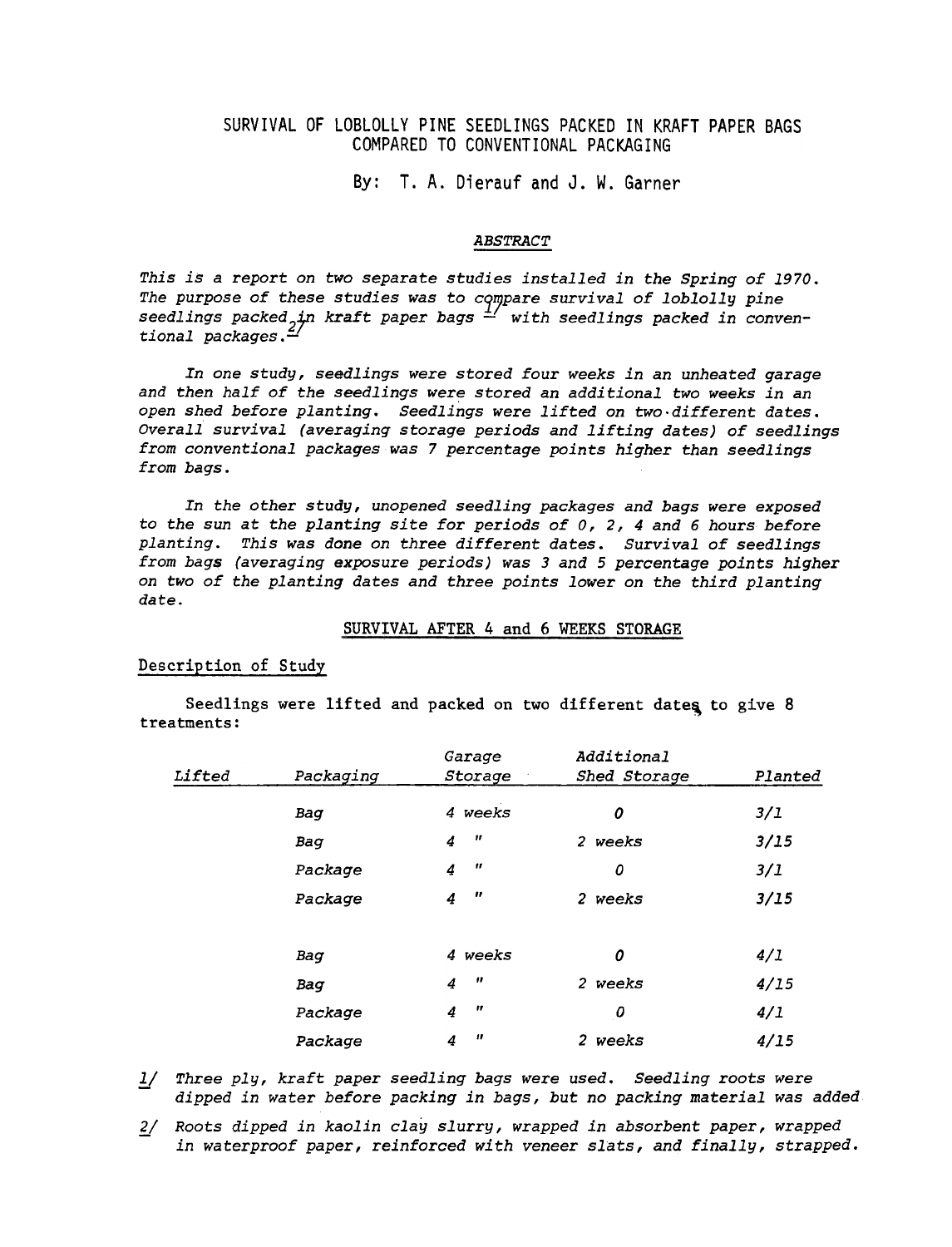The seedlings for the study were lifted from a uniform section of seedbed. On each lifting date, enough seedlings were lifted to pack 2 bags and 2 conventional packages for each storage period, a total of four bags and four packages on each lifting date. Each. bag and package contained 1,000 seedlings.

Seedlings were planted on two tracts, one in the central Piedmont on the Buckingham State Forest and the other in the northern Coastal Plain in the Tappahannock District. The seedlings were stored in unheated garages for the first 30 days after lifting; the seedlings for the Coastal Plain planting were stored at the Tappahannock District office and the seedlings for the Piedmont planting at the Farmville District office. Minimum and maximum temperatures were recorded on weekdays during storage in the garages and later in the open sheds (see Table 1). In the open sheds, temperatures dropped below freezing on about half the days between March 1 and 15 and on about one-third of the days between April 1 and 15.

| Table 1. Range in daily minimum and maximum temperatures in garages and |  |  |
|-------------------------------------------------------------------------|--|--|
| open sheds (degrees Fahrenheit).                                        |  |  |

|            |                      |           | Range in Daily Temperatures |                      |           |
|------------|----------------------|-----------|-----------------------------|----------------------|-----------|
|            |                      |           | 30 days in garage           | 15 days in open shed |           |
|            |                      | Min.      | Max.                        | Min.                 | Max.      |
| Lifted     |                      |           |                             |                      |           |
| February 1 | Piedmont             | $32 - 44$ | $40 - 68$                   | $12 - 38$            | $48 - 66$ |
|            | Coastal Plain        | $30 - 47$ | $44 - 62$                   | $14 - 41$            | $49 - 77$ |
| March 1    | Piedmont             | $35 - 49$ | $42 - 58$                   | $24 - 52$            | $50 - 82$ |
|            | <i>Coastal Plain</i> | $34 - 48$ | $44 - 54$                   | $28 - 51$            | $57 - 87$ |

On each tract, the 8 treatments were replicated 4 times in randomized blocks. A block consisted of a 20 seedling row of each of the 8 treatments The total number of seedlings planted was  $1,280:$  2 tracts x 8 treatments x 4 blocks/tract x 20 seedlings/treatment/block.

There were 80 seedlings planted from each bag and package, 4 rows of 20 seedlings each. Each bag and package contained 20 bundles of 50 seedlings. A single seedling was randomly taken from each of the 20 bundles to obtain the seedlings for a 20 seedling row.

 $\big($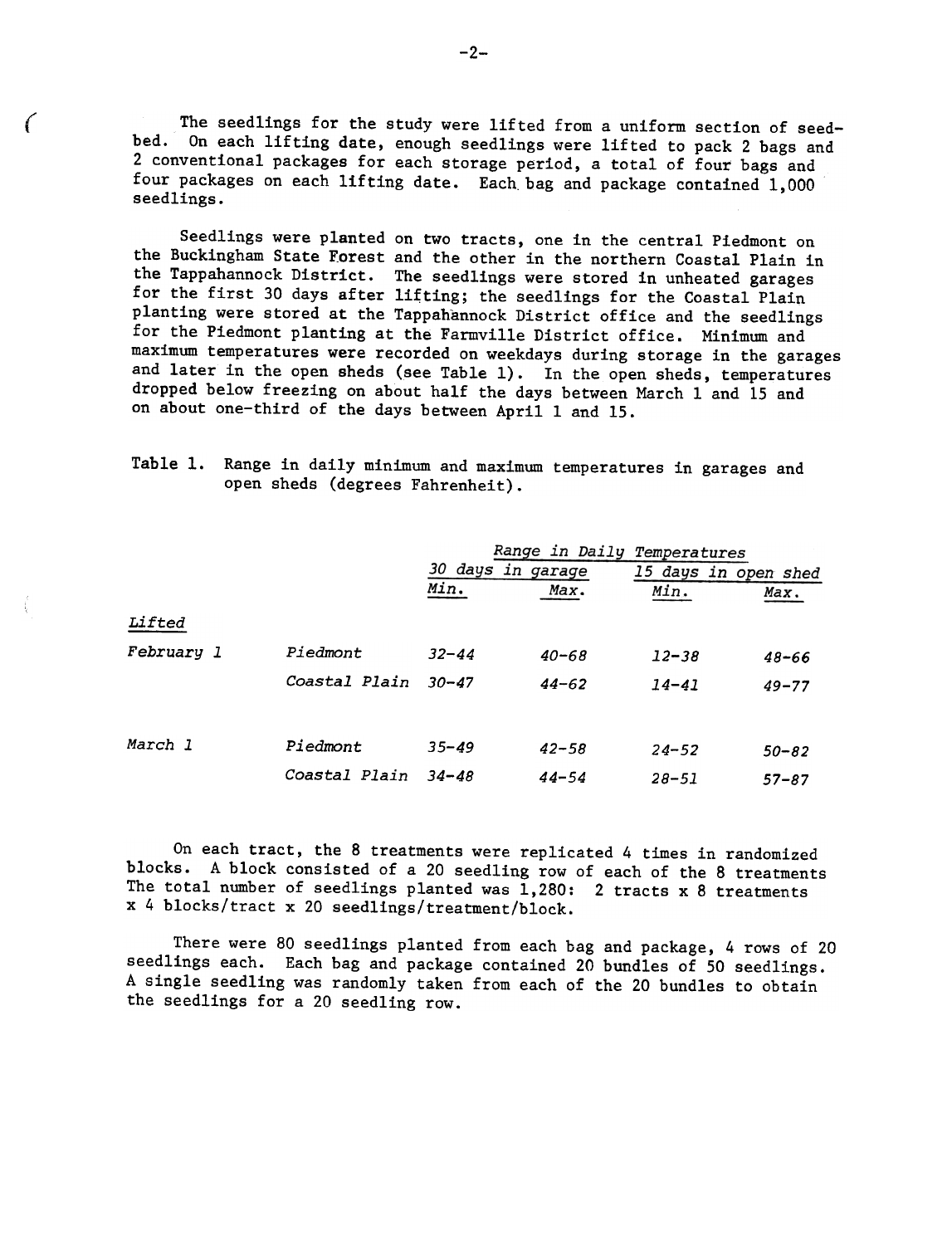## Condition of Seedlings When Planted

When the bags were opened after a month of garage storage, water was standing in the bottom of each bag. Seedlings on the bottom were wet, while seedlings on top appeared to be dry. After two additional weeks of storage in the open shed, there was no water standing in the bags and the seedlings were very dry, some were brittle.

Seedlings in the conventional packages also appeared to be dry after a month of garage storage (it was difficult to compare them with the bag-stored seedlings because of the great variation in the bags from top to bottom). After another two weeks of storage in the open shed, the seedlings were very dry, but not brittle.

#### Results

Survival after two growing seasons is presented in Table  $2.\frac{3}{7}$  Overall survival (averaging lifting dates and storage times) was 7 percentage points higher for seedlings packed in conventional packages, but the difference was not statistically significant. The additional two weeks of storage in an open shed reduced survival considerably, 34 percentage points for the February 1 lifting and 10 points for the March 1 lifting (averaging packaging methods).

Table 2. Average survival percent after 2 growing seaons, combining both tracts.

Packaging Method

| Lifted | Storage       | Conventional | Bags | Means |
|--------|---------------|--------------|------|-------|
| Feb. 1 | 4 weeks       | 90           | 68   | 79    |
|        | 6 weeks       | 43           | 48   | 45    |
|        | Means         | 67           | 58   | 62    |
| Mar. 1 | 4 weeks       | 72           | 71   | 72    |
|        | 6 weeks       | 66           | 57   | 62    |
|        | Means         | 69           | 64   | 67    |
|        | Overall Means | 68           | 61   | 64    |
|        |               |              |      |       |

<sup>3/</sup> Survival percents were transformed to arc sin and an analysis of variance was made. The difference between 4 and 6 weeks storage was significant at the .025 level. The difference between bags and conventional packages and the difference between February 1 and March 1 lifting were not significant. None of the interactions between treatments were significant; the lifting date x storage interaction was the largest, but it was not even significant at the .10 level. The study plan should have provided for more than 2 bags and packages (2 tracts) per treatment.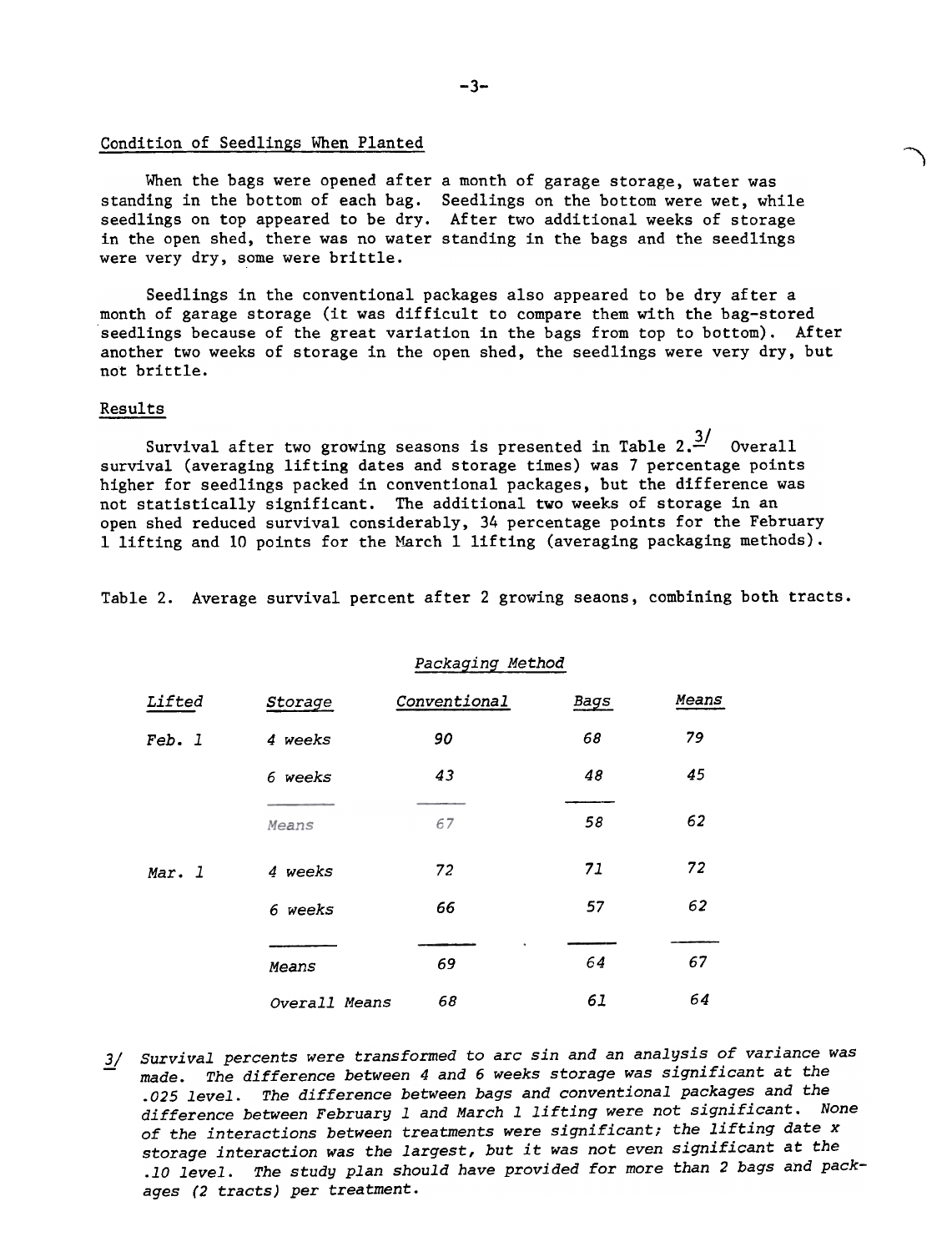# SURVIVAL AFTER EXPOSURE TO THE SUN

#### Description of Study

 $\mathfrak{t}$ 

Unopened seedling bags and packages were exposed to the sun at the planting site for  $0, 2, 4$  and 6 hours, giving 8 treatments;

| Bags     |   |    | 0 hours exposure |
|----------|---|----|------------------|
|          | 2 | 11 | Ħ                |
|          | 4 | m  | Ħ                |
|          | 6 | Ħ  | Ħ                |
| Packages |   |    | 0 hours exposure |
|          | 2 | 11 | 11               |
|          | 4 | Ħ  | Ħ                |
|          | 6 | Ħ  | Ħ                |

This study was installed 3 times: on March 17, April 3 and April 29. Seedlings for all 3 dates were lifted from a uniform section of a seedbed on March 13 and packed the same day. A total of 12 bags and 12 packages were packed, 1 bag and 1 package for each exposure period on each date. Each bag and package  $\frak c$ ontained 1,000 seedlings. The bags and packages wer kept in cold storage  $-$  until they were plant

On each date, the 8 treatments were replicated 4 times in randomized blocks. A block consisted of a 20 seedling row of each of the 8 treatments. The total number of seedlings planted on each date was 640; 8 treatments x 4 blocks x 20 seedlings/treatment/block. The 3 different plantings (planting dates) were installed adjacent to each other on the same tract.

The planting site was a well drained soil on the Buckingham State Forest in the central Piedmont of Virginia. The site was prepared by drum-chopping followed by prescribed burning.

4/ Temperatures in the cold storage unit averaged around 38 degrees Fahrenheit and ranged from about 34 degrees at night to perhaps 45 degrees at times during the day when seedlings were being put in and taken out.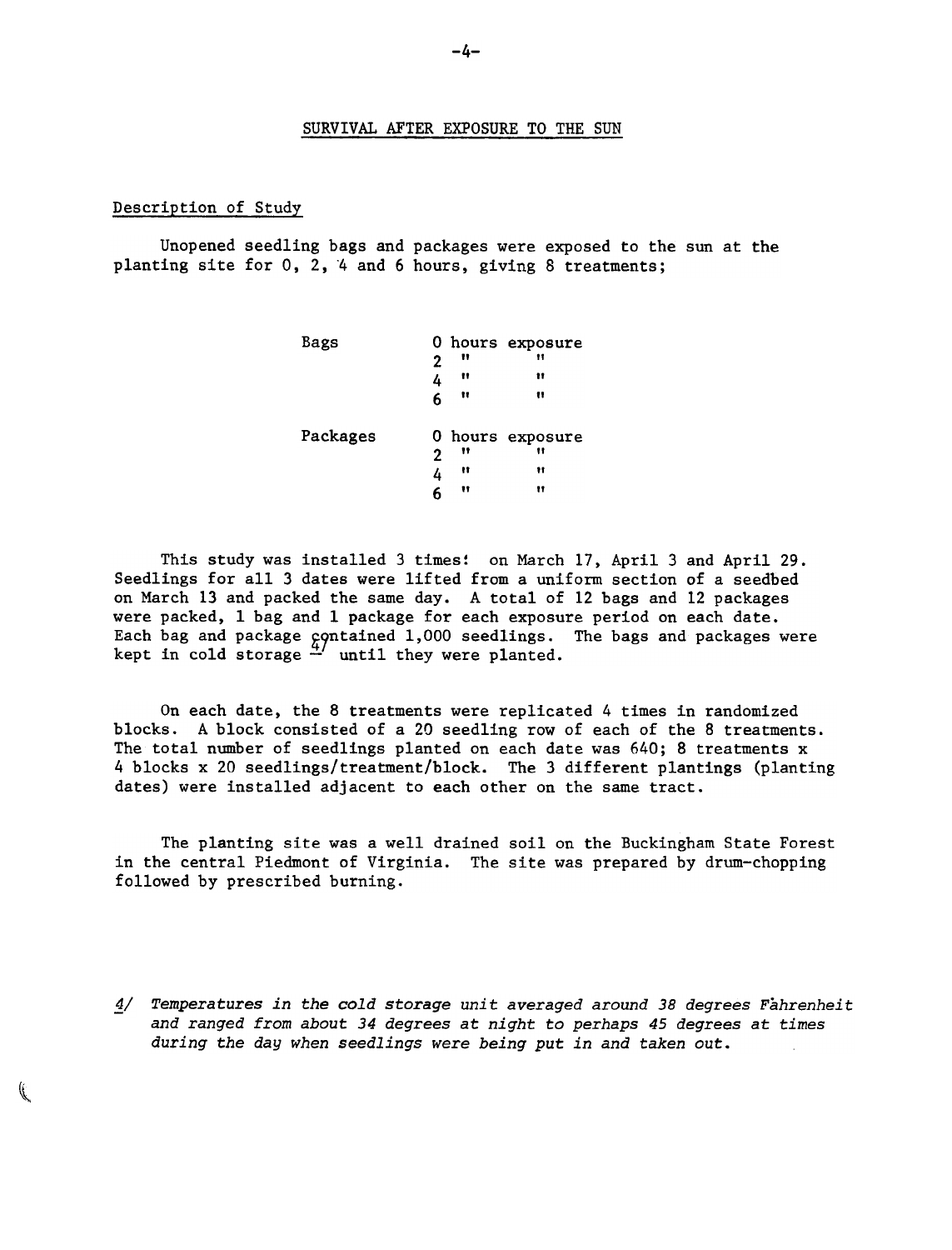Sunny, seasonably-warm days were selected for planting. Planting, and exposure, started at 9:30 A.M. on each planting date. Temperatures adjacent to the exposed bags and packages were recorded. A small hole was made in each of the bags to be exposed, a thermometer was laid on top of the seedlings inside the bag, and the hole was then taped shut. The bags were set upright. When the bags were opened after the proper exposure period, the temperature inside the bag was recorded. Temperatures are given in Table 3.

| Planting |       | Hours            | Air         | Temperature |
|----------|-------|------------------|-------------|-------------|
| Date     | Time  | Exposure         | Temperature | In Bag      |
| 17       | 9:30  | 0                | 38          |             |
|          | 11:30 | $\overline{c}$   | 43          | 70          |
|          | 1:30  | $\boldsymbol{4}$ | 48          | 72          |
|          | 3:30  | 6                | 48          | 61          |
|          |       |                  |             |             |
|          | 9:30  | 0                | 53          |             |
|          | 11:30 | $\overline{c}$   | 59          | 77          |
|          | 1:30  | $\boldsymbol{4}$ | 64          | 79          |
|          | 3:30  | 6                | 65          | 69          |
| 29       | 9:30  | 0                | 71          |             |
|          | 11:30 | $\overline{c}$   | 79          | 87          |
|          | 1:30  | $\boldsymbol{4}$ | 84          | 105         |
|          | 3:30  | 6                | 82          | 97          |

Table 3. Temperature (degrees Fahrenheit) at the planting site.

# Condition of Seedlings after Exposure

Air temperatures inside the exposed bags never reached lethal levels, but the seedlings near the top and on the side toward the sun felt warm to the touch when the bags were opened at 1:30 and 3:30 on April 3 and 29. The seedlings also dried out around the outside, staying moist in the interior.

In the conventional packages, the seedlings also got warm to the touch around the top and side facing the sun. On April 29 the needles had started to turn yellow-green by 1:30 and were quite yellow-green by 3:30.

)

)<br>ن

)